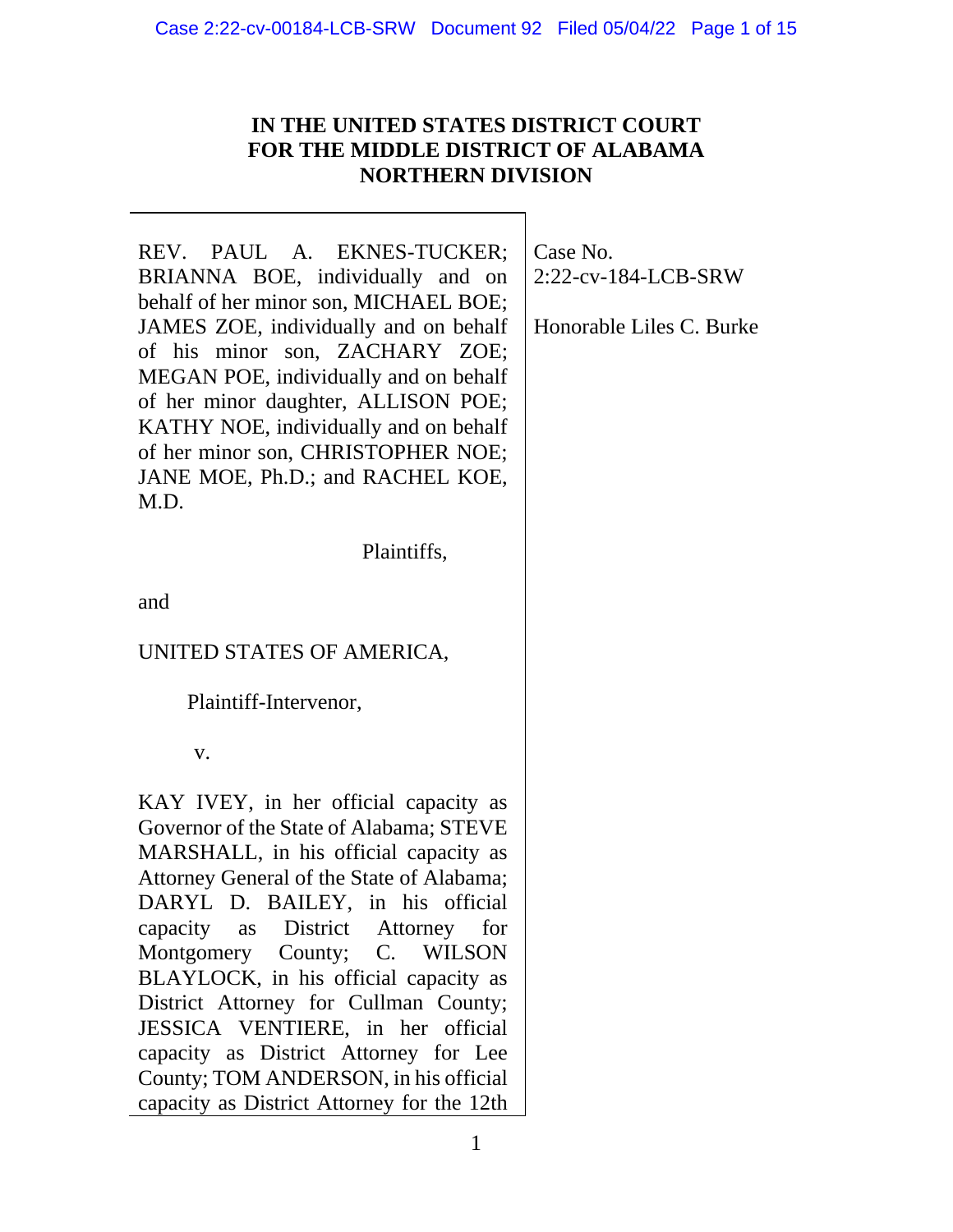Judicial Circuit; and DANNY CARR, in his official capacity as District Attorney for Jefferson County.

Defendants.

# **AMENDED COMPLAINT IN INTERVENTION**

Plaintiff-Intervenor, the United States of America ("United States"), alleges:

## **PRELIMINARY STATEMENT**

1. This lawsuit challenges a state statute that denies necessary medical care to children based solely on who they are.

2. All people, including transgender youth, deserve to be treated with dignity and respect. And the Fourteenth Amendment demands that Alabama not "deny to any person within its jurisdiction the equal protection of the laws." U.S. Const. amend. XIV.

3. The United States accordingly files this complaint in intervention to enforce the Constitution's guarantee of equal protection, and to challenge Section 4 of Act No. 2022-289, Senate Bill ("S.B.") 184 (2022), the "Alabama Vulnerable Child Compassion and Protection Act."

4. S.B. 184 criminalizes certain forms of medically necessary care for transgender minors. Specifically, S.B. 184 makes it a felony to "engage in or cause" specified types of medical care for minors, if performed for "the purpose of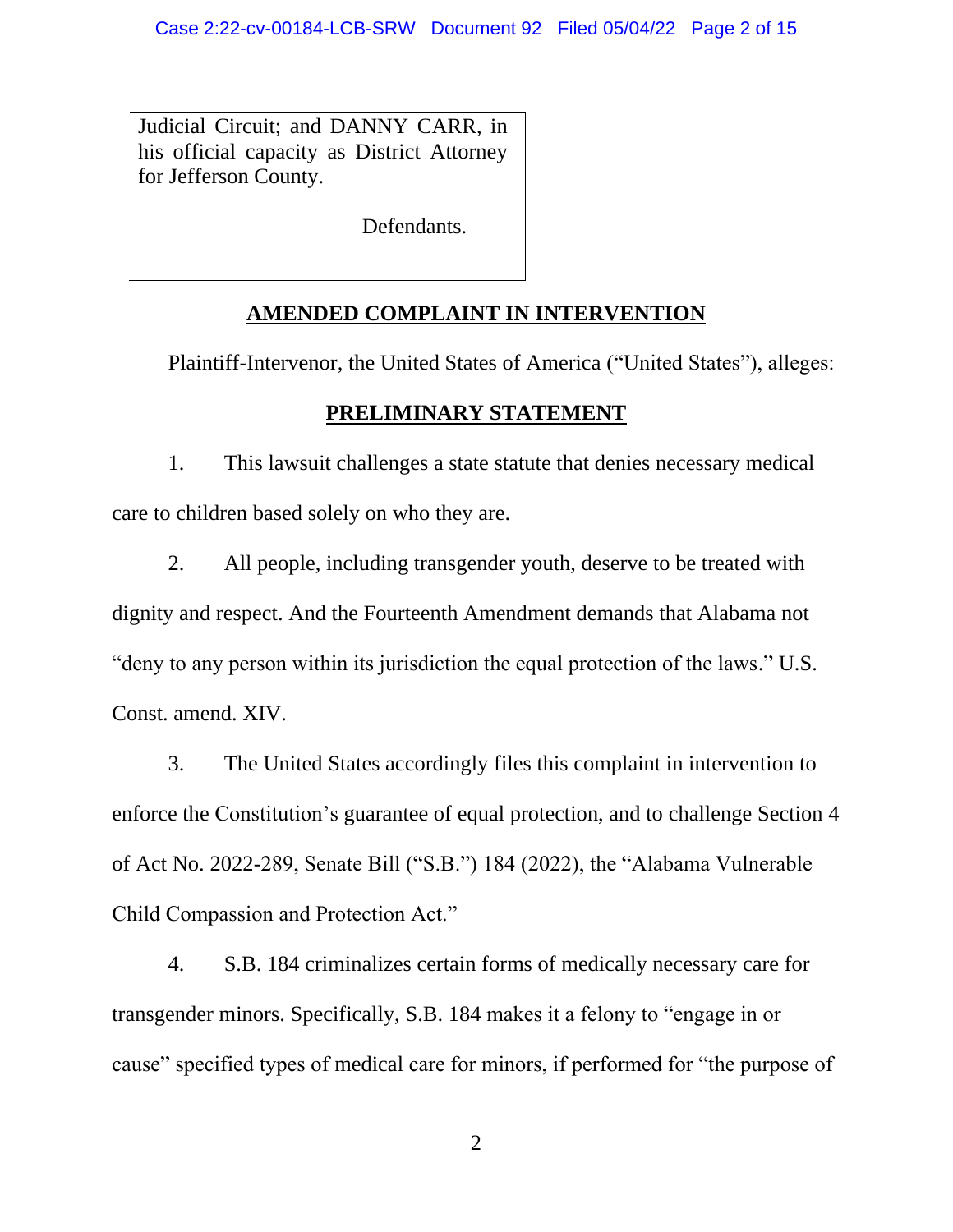#### Case 2:22-cv-00184-LCB-SRW Document 92 Filed 05/04/22 Page 3 of 15

attempting to alter the appearance of or affirm the minor's perception of his or her gender or sex, if that appearance or perception is inconsistent" with sex assigned at birth.

5. S.B. 184 thus allows a minor to receive certain medical procedures or treatment only if they will be used to affirm the sex that the minor was assigned at birth.

6. The law discriminates against transgender minors by unjustifiably denying them access to certain forms of medically necessary care.

7. While criminalizing certain forms of medically necessary genderaffirming care for transgender minors, S.B. 184 permits all other minors to access the same procedures and treatments.

8. As a result of S.B. 184, medical professionals, parents, and minors old enough to make their own medical decisions are forced to choose between forgoing medically necessary procedures and treatments or facing criminal prosecution.

9. S.B. 184's felony ban on various forms of medically necessary gender-affirming care for transgender minors discriminates on the basis of both sex and transgender status in violation of the Equal Protection Clause of the Fourteenth Amendment to the United States Constitution.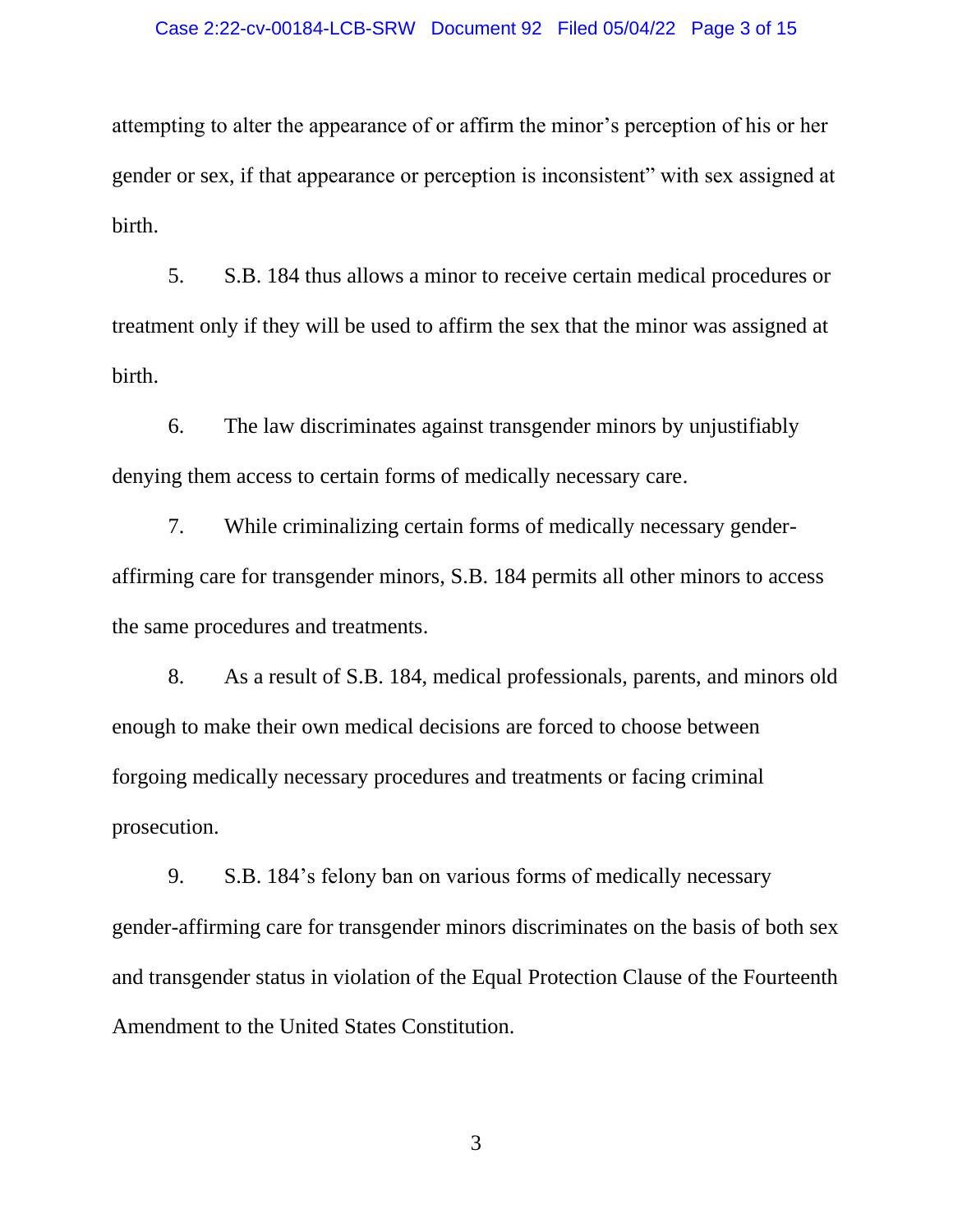## **JURISDICTION AND VENUE**

10. The Court has jurisdiction over this action pursuant to 28 U.S.C. §§ 1331 and 1345.

11. The United States is authorized to intervene in this action pursuant to 42 U.S.C. § 2000h-2. The Attorney General of the United States has certified that this case is of general public importance.

12. Venue is proper pursuant to 28 U.S.C. §§ 81(b) and 1391(b).

13. This Court has the authority to enter a declaratory judgment and to provide preliminary and permanent injunctive relief pursuant to Rules 57 and 65 of the Federal Rules of Civil Procedure, and 28 U.S.C. §§ 2201 and 2202.

### **PARTIES**

14. Plaintiff-Intervenor is the United States of America.

15. Defendant Kay Ivey is the Governor of the State of Alabama. Governor Ivey is sued in her official capacity.

16. Defendant Steve Marshall is the Attorney General of the State of Alabama. Attorney General Marshall is sued in his official capacity.

17. Defendant Daryl D. Bailey is the Montgomery County District Attorney. Mr. Bailey is sued in his official capacity.

18. Defendant C. Wilson Blaylock is the District Attorney for the 32nd Judicial Circuit, which oversees Cullman County. Mr. Blaylock is sued in his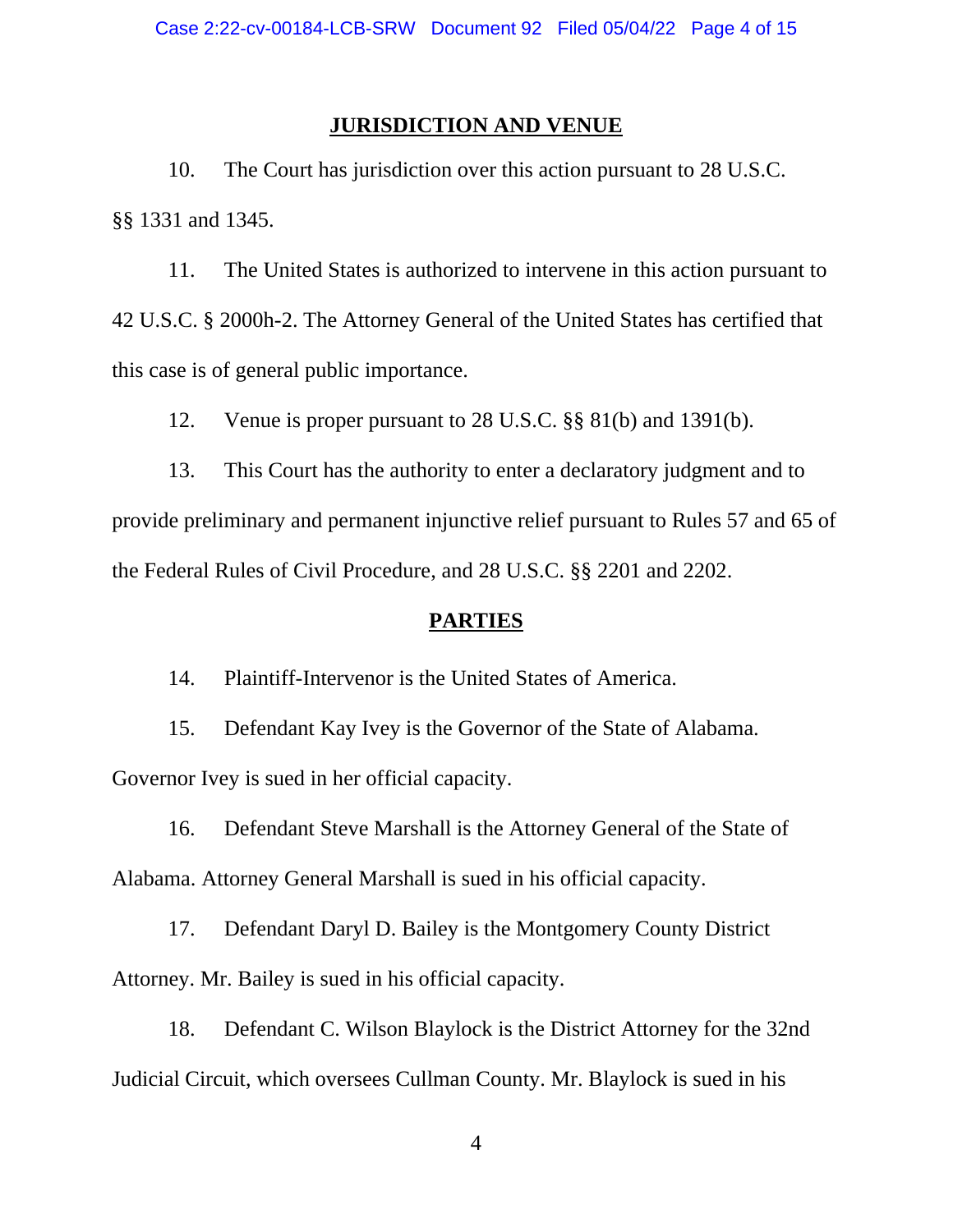official capacity.

19. Defendant Jessica Ventiere is the Lee County District Attorney. Ms. Ventiere is sued in her official capacity.

20. Defendant Tom Anderson is the District Attorney for the 12th Judicial Circuit, which oversees Coffee County and Pike County. Mr. Anderson is sued in his official capacity.

21. Defendant Danny Carr is the Jefferson County District Attorney. Mr. Carr is sued in his official capacity.

## **FACTUAL ALLEGATIONS**

22. Transgender people are individuals whose gender identity does not conform with the sex they were assigned at birth.

23. The American Psychiatric Association has stated "[b]eing transgender or gender diverse implies no impairment in judgment, stability, reliability, or general social or vocational capabilities."

**A. Standard of Care for Treating Transgender Youth**

24. According to the American Psychiatric Association's Diagnostic & Statistical Manual of Mental Disorders ("DSM-V"), an authoritative source for psychiatric conditions, "Gender Dysphoria" is the diagnostic term for the condition experienced by some transgender people of clinically significant distress resulting from the lack of congruence between their gender identity and the sex assigned to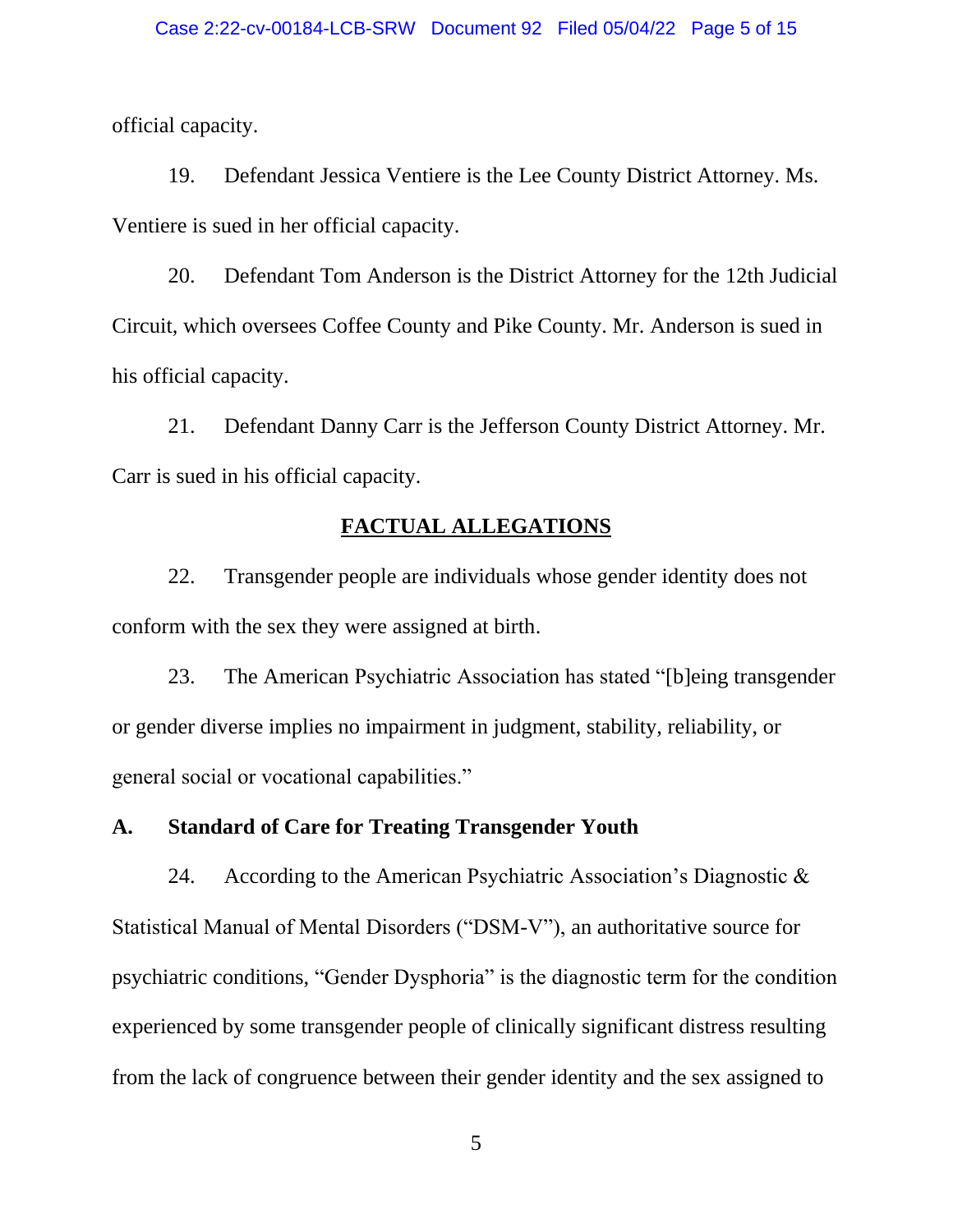them at birth.

25. As the DSM-V explains, to be diagnosed with gender dysphoria, the individual must experience the incongruence for at least six months and experience clinically significant distress or impairment in social, occupational, or other important areas of functioning.

26. The American Psychiatric Association recognizes that not all transgender persons have gender dysphoria. A diagnosis of gender dysphoria is currently required in order to receive many forms of gender-affirming care, including hormone therapy and surgery.

27. The DSM-V notes that medical treatment for gender dysphoria addresses the clinically significant distress created by gender dysphoria by helping people who are transgender live in alignment with their gender identity.

28. The precise treatment for gender dysphoria depends on each person's individual needs. According to clinical guidelines from the World Professional Association for Transgender Health ("WPATH"), the number and type of interventions to treat gender dysphoria may differ from person to person. The medical standards of care differ depending on whether the treatment is for a prepubertal child, an adolescent (i.e., minors who have entered puberty), or an adult.

29. The American Academy of Pediatrics agrees that gender-affirming care is safe, effective, and medically necessary treatment for the health and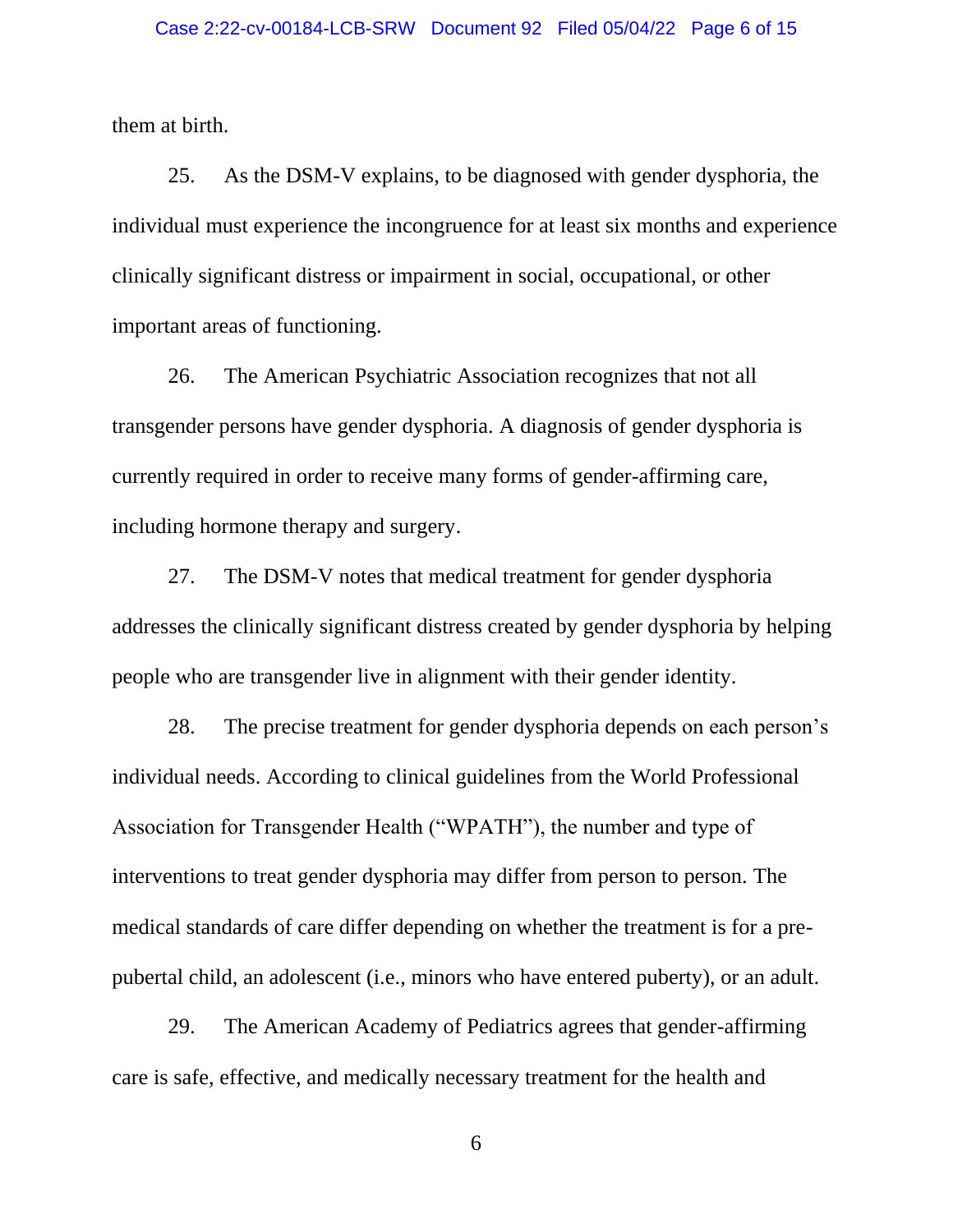#### Case 2:22-cv-00184-LCB-SRW Document 92 Filed 05/04/22 Page 7 of 15

wellbeing of some children and adolescents suffering from gender dysphoria.

30. Before puberty, the American Academy of Pediatrics recommends treatment for gender dysphoria that does not include any pharmaceutical or surgical intervention and is limited to "social transition," which means allowing a transgender child to live and express themselves in ways consistent with their gender identity.

31. As transgender youth reach puberty, puberty delaying therapy may become medically necessary and appropriate for some minors according to the Endocrine Society's clinical practice guidelines.

32. According to the American Academy of Pediatrics, gender dysphoria may emerge or worsen with the onset of puberty. For many transgender adolescents, going through puberty in accordance with the sex assigned to them at birth, can cause extreme distress.

33. According to WPATH, refusing timely and necessary medical interventions for adolescents may prolong gender dysphoria and lead to an appearance that provokes abuse and stigmatization; such gender-related abuse is in turn associated with psychiatric distress.

34. The Endocrine Society's clinical guidelines recognize that puberty delaying hormone treatment (also referred to as puberty blockers or puberty suppressing treatment) allows transgender youth to avoid experiencing heightened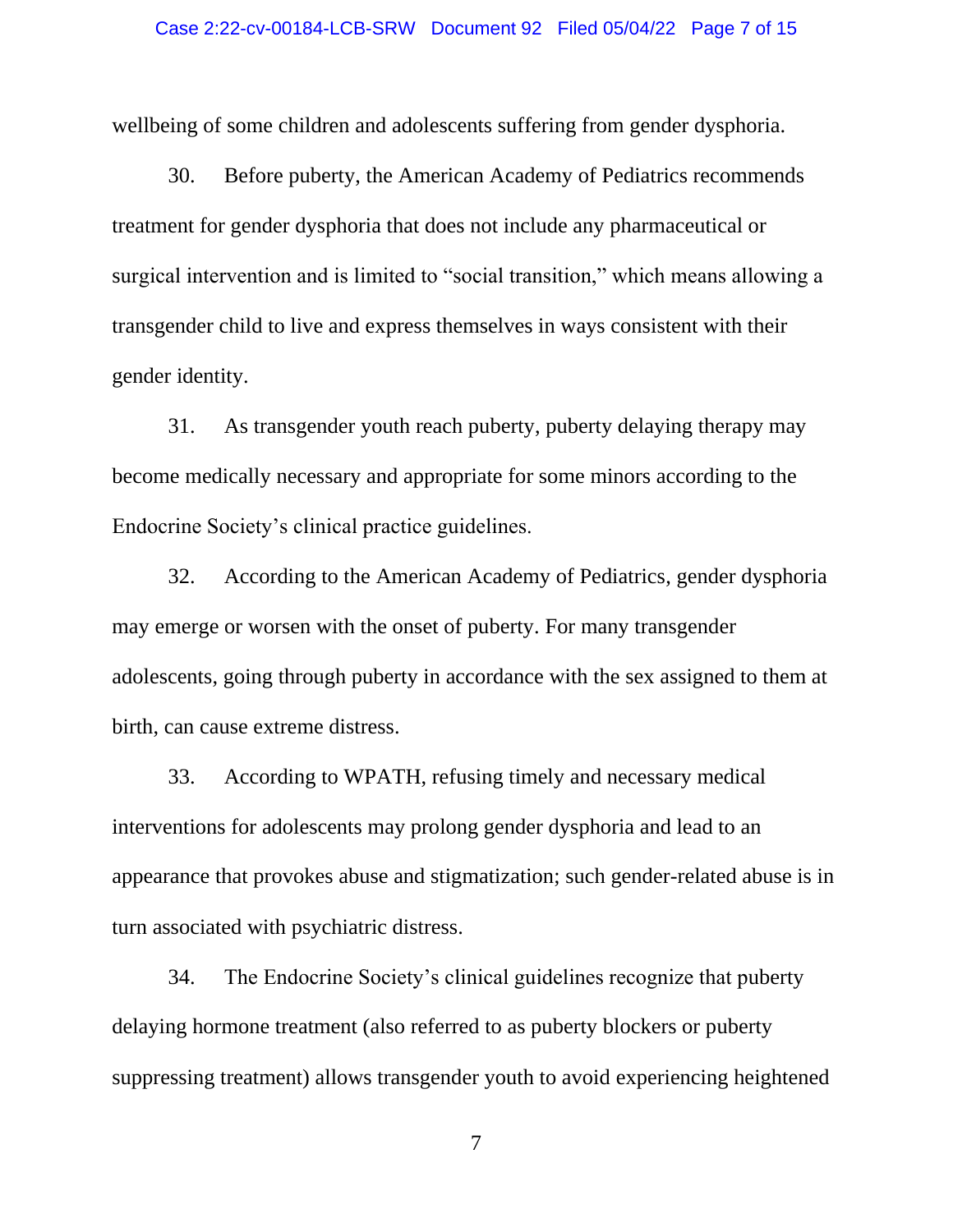gender dysphoria and permanent physical changes that puberty would cause.

Before providing such therapy, pediatric endocrinologists work in close

consultation with qualified mental health professionals experienced in diagnosing

and treating gender dysphoria.

35. Under the Endocrine Society's clinical guidelines, transgender

adolescents may be eligible for puberty-blocking hormone therapy only if the

following steps have been taken:

- A qualified mental health professional confirms the adolescent has demonstrated a long-lasting and intense pattern of gender nonconformity or gender dysphoria, gender dysphoria worsened with the onset of puberty, and any coexisting psychological, medical, or social problems that could interfere with treatment have been addressed, such that the adolescent's situation and functioning are stable enough to start treatment;
- The adolescent has sufficient mental capacity to give informed consent to this treatment, has been informed of the effects and side effects of treatment (including potential loss of fertility) and options to preserve fertility; and has given informed consent and the parents or other caretakers or guardians have consented to the treatment and are involved in supporting the adolescent throughout the treatment process; and
- A pediatric endocrinologist or other clinician experienced in pubertal assessment agrees with the indication for treatment, has confirmed that puberty has started in the adolescent, and has confirmed that there are no medical contraindications to treatment.
- 36. According to WPATH, during puberty suppression, an adolescent's

physical development should be carefully monitored, preferably by a pediatric

endocrinologist, so that any necessary interventions can occur.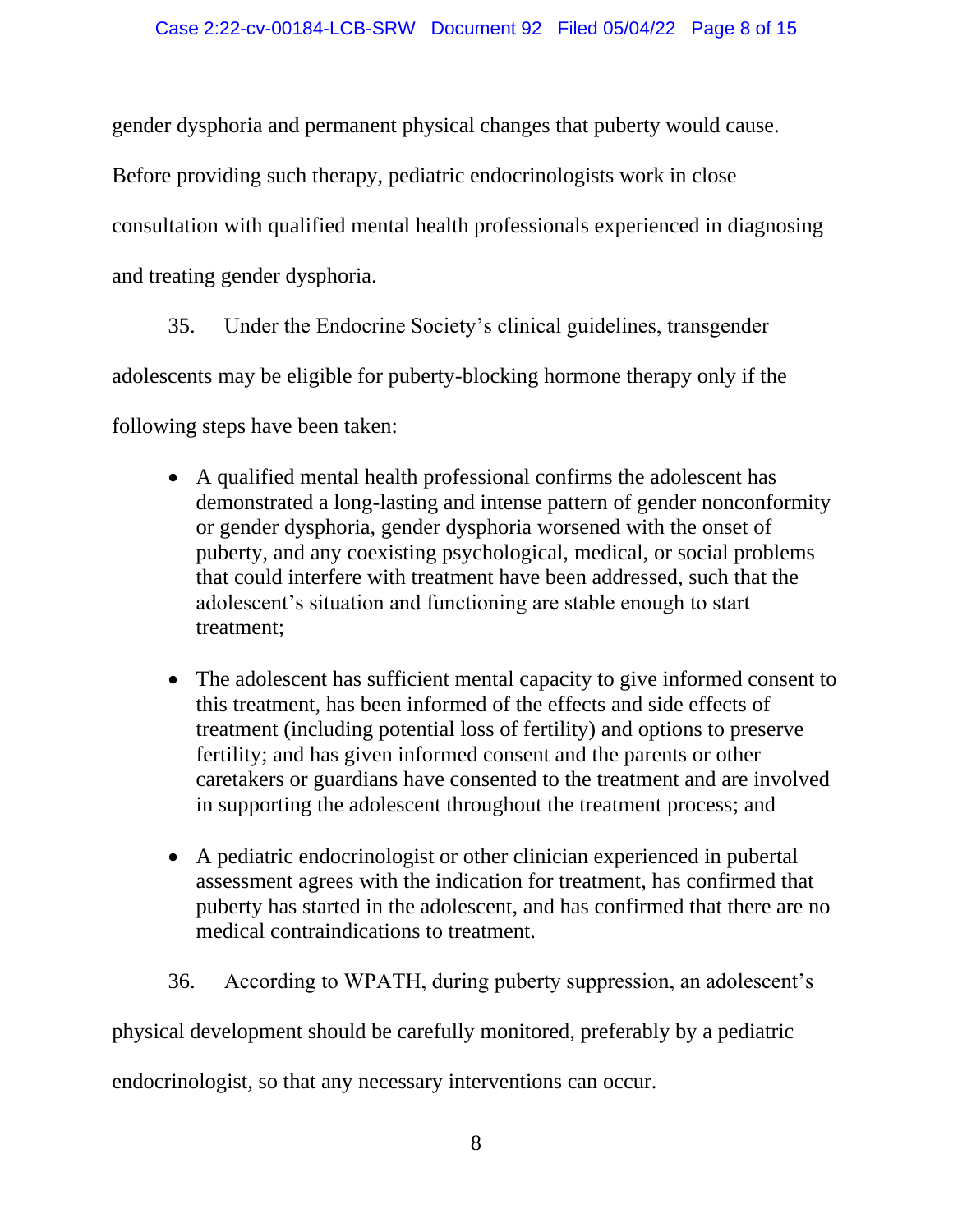#### Case 2:22-cv-00184-LCB-SRW Document 92 Filed 05/04/22 Page 9 of 15

37. WPATH also recognizes that for some transgender adolescents, it may be medically necessary and appropriate to provide hormone therapy to initiate puberty consistent with gender identity.

38. Under WPATH's clinical guidelines, adolescents who are transgender may receive medically necessary chest reconstructive surgeries prior to the age of majority if they have severe gender dysphoria, provided they have been living consistent with their gender identity for a significant period of time.

39. According to WPATH, while some transgender individuals find comfort with their gender identity without surgery, for others surgery is essential and medically necessary to alleviate gender dysphoria. Surgery is often the last and most considered step in treatment for gender dysphoria.

### **B. Senate Bill 184**

### **1. Bill Text**

40. S.B. 184 was signed into law by Governor Kay Ivey on April 8, 2022. The law will become effective on May 8, 2022.

41. Section 2 of the bill includes various legislative findings suggesting that sex is an immutable characteristic that cannot be changed. The findings reject the need for interventions to treat gender dysphoria, describing such treatments as "unproven" and "experimental" and causing "numerous harmful effects." The findings characterize a "discordance between sex and identity" as a state that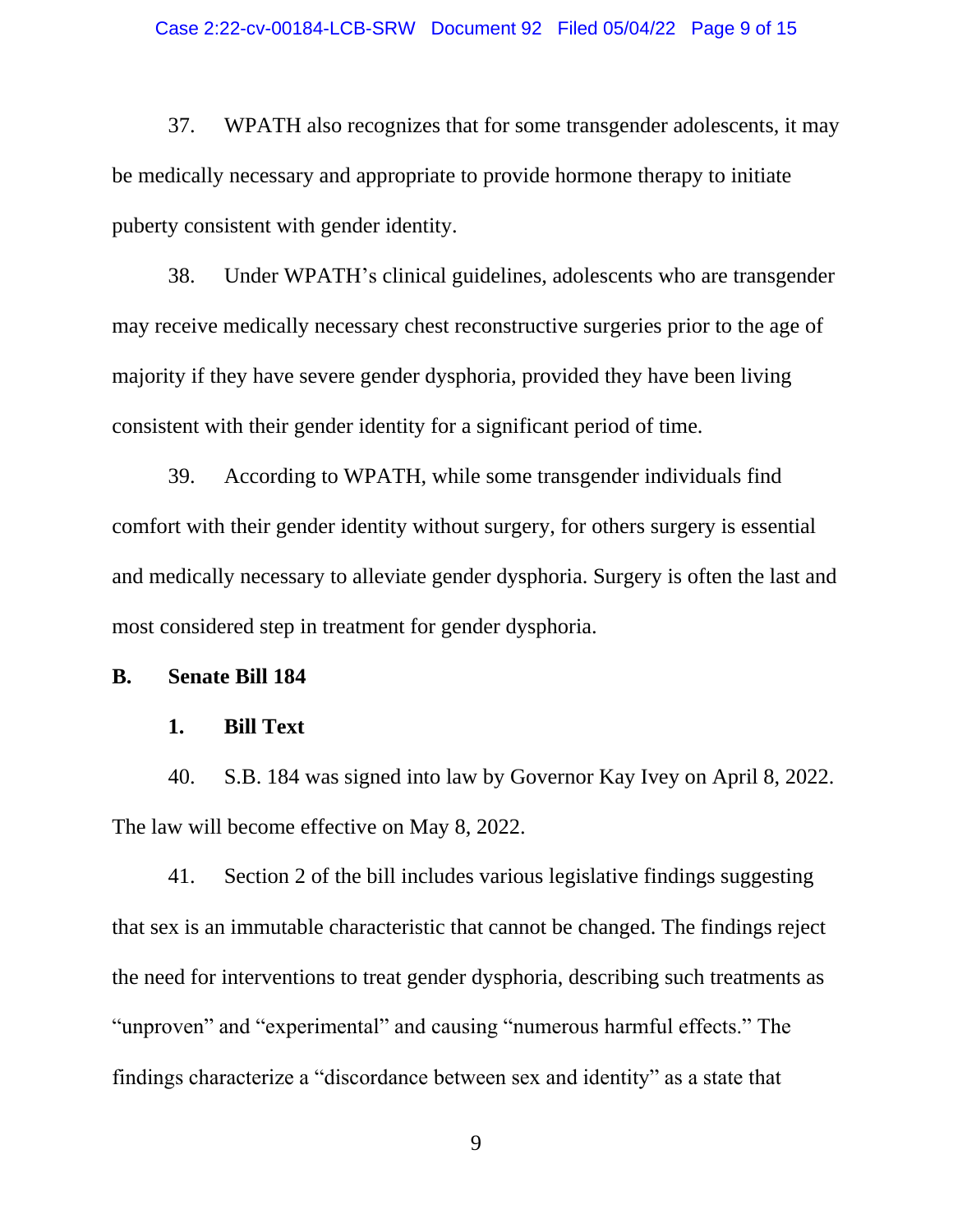resolves itself over time in most cases.

42. Section 3 of the bill defines "sex" as the "biological state of being male or female, based on the individual's sex organs, chromosomes, and endogenous hormone profiles."

43. Section 4 of the bill identifies a set of medical practices, including administering puberty blockers, administering hormone therapy, and surgical interventions (including the removal of "any healthy or non-diseased body part or tissue, except for a male circumcision"). It further provides that "no person shall engage in or cause any of" these practices to be performed on a minor for "the purpose of attempting to alter the appearance of or affirm the minor's perception of his or her gender or sex, if that appearance or perception is inconsistent" with sex assigned at birth.

44. Section 4 contains an exception for procedures "undertaken to treat a minor born with a medically verifiable disorder of sex development."

45. By its terms, the prohibition in S.B. 184 necessarily implicates parents of transgender minors as well as health care providers and other medical professionals. And because S.B. 184 prohibits any person from causing the prohibited treatment, a transgender minor may face prosecution for seeking out their own medically necessary care. *See* Ala. Code § 22-8-4 ("Any minor who is 14 years of age or older, or has graduated from high school, or is married, or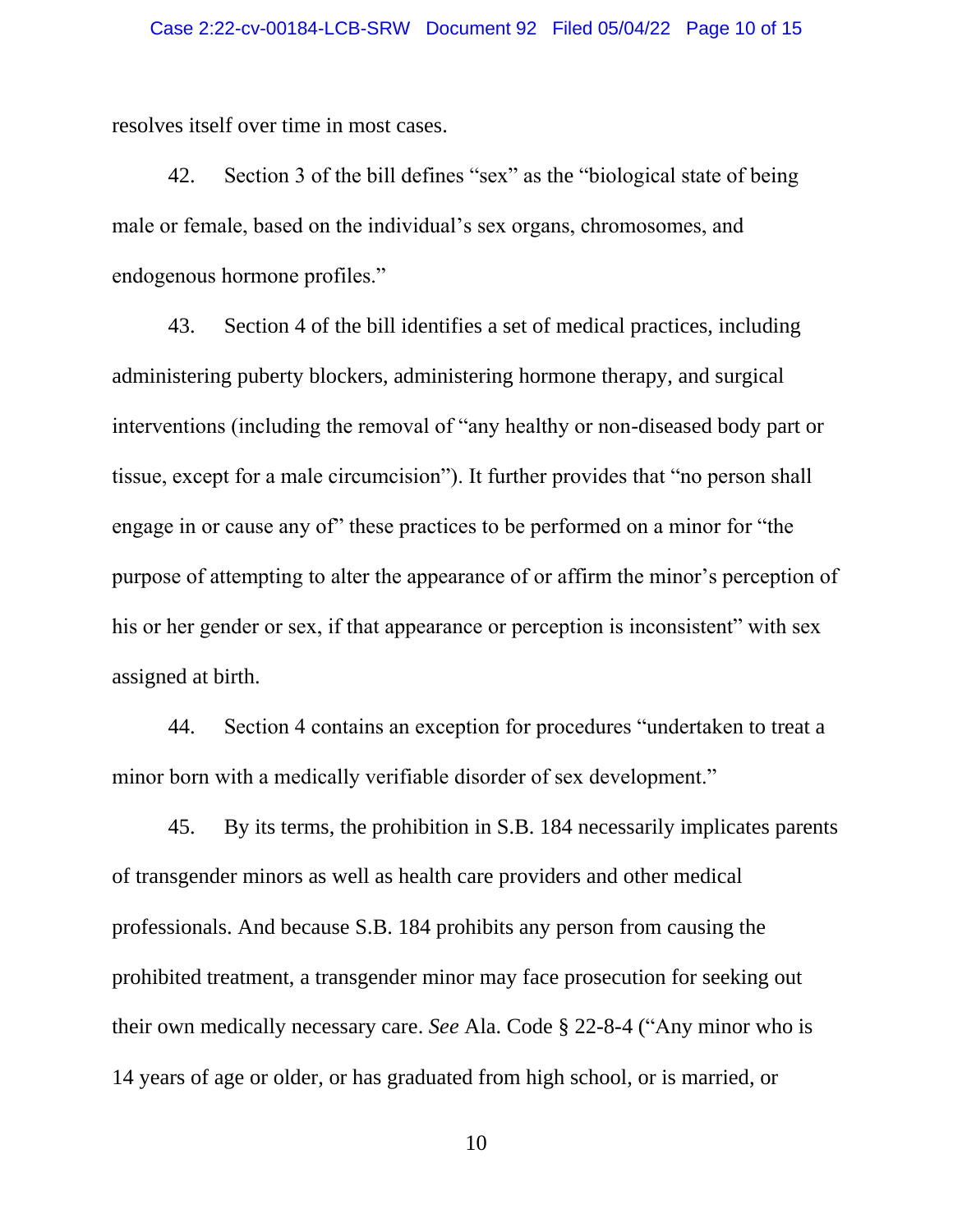having been married is divorced or is pregnant may give effective consent to any legally authorized medical, dental, health or mental health services for himself or herself, and the consent of no other person shall be necessary.").

46. Violation of Section 4 of S.B. 184 is a Class C felony, which is punishable by up to 10 years of imprisonment and a fine of up to \$15,000. *See* Ala. Crim. Code §§ 13-A-5-6(a)(3), 13A-5-11(a)(3).

#### **2. Impact of S.B. 184**

47. S.B. 184's felony ban on various forms of gender-affirming care prohibits transgender minors from accessing certain medical procedures or treatment if they will be used to affirm a gender identity inconsistent with the sex assigned at birth.

48. The law discriminates against transgender minors by unjustifiably denying them access to certain forms of medically necessary care. S.B. 184 prohibits transgender minors from obtaining care that is well recognized within the medical community as medically appropriate and necessary, while imposing no comparable limitation on medically necessary care by cisgender minors.

49. In addition, the law allows children to access the exact same medical procedures or treatment if they will be used to reinforce the gender they were assigned at birth.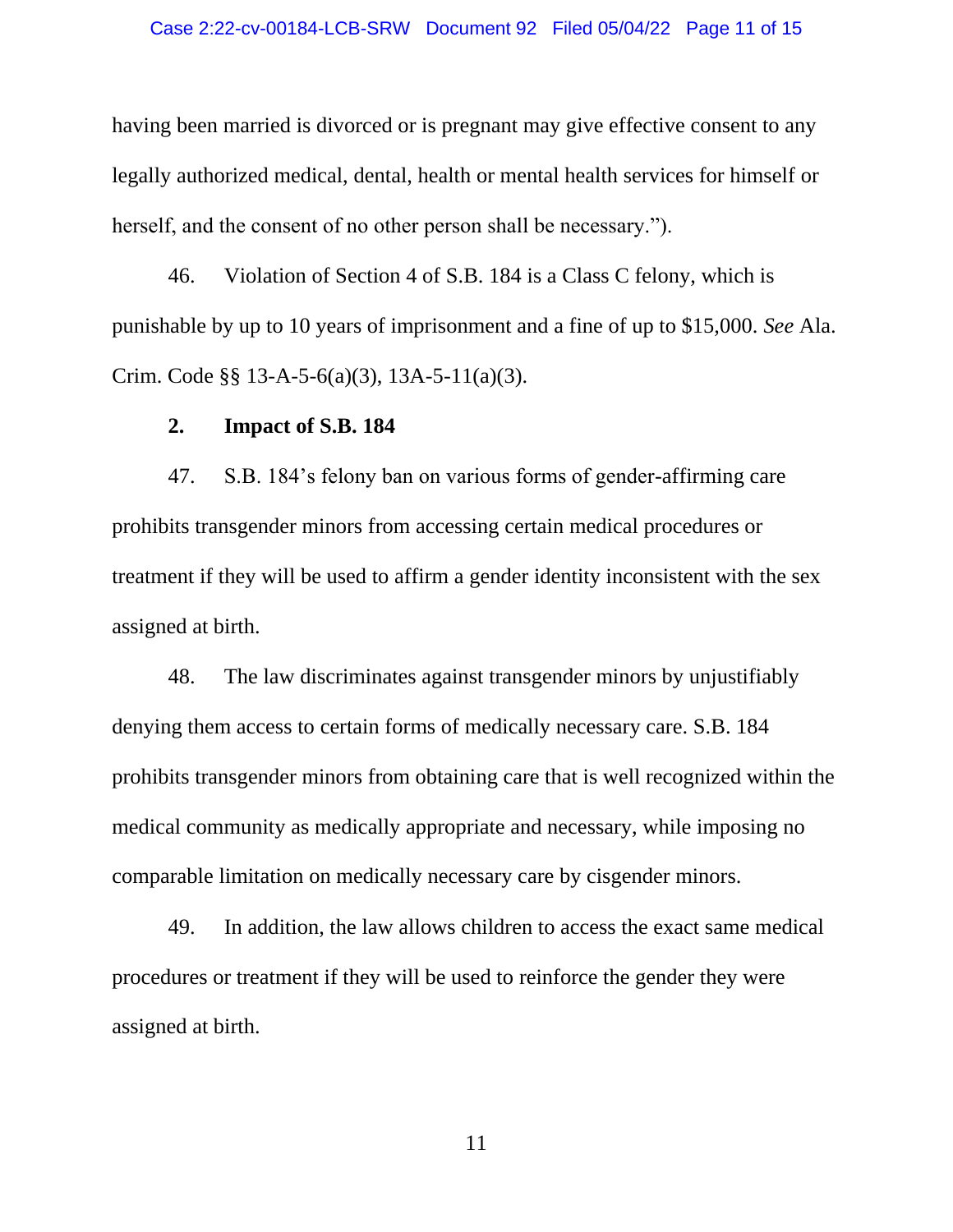50. With respect to medical care, S.B. 184 permits a doctor, for example, to prescribe testosterone for a cisgender male minor suffering from delayed pubertal development or a condition such as hypogonadism, but the law makes it a felony for the same doctor to prescribe the same testosterone to a transgender male youth to affirm his gender identity.

51. With respect to surgical procedures, for example, the law permits a cisgender girl to undergo a voluntary non-cancer related breast augmentation procedure to make her feel more accepting of her body, but forbids a transgender girl from receiving the same procedure even when recommended as medically appropriate by her physician. The law also permits a cisgender boy with gynecomastia to have excess breast tissue surgically removed to give him a more "male" physique, but does not permit a transgender boy to obtain the same treatment.

52. In other words, the sex a minor was assigned at birth determines the legality and availability of medically necessary treatments.

53. In restricting who may receive medically prescribed care based on the individual's sex assigned at birth, S.B. 184 threatens health care providers with criminal sanctions for exercising their independent medical judgment and expertise and threatens parents and others with criminal sanctions for acting on their judgment of what is in their child's best interest.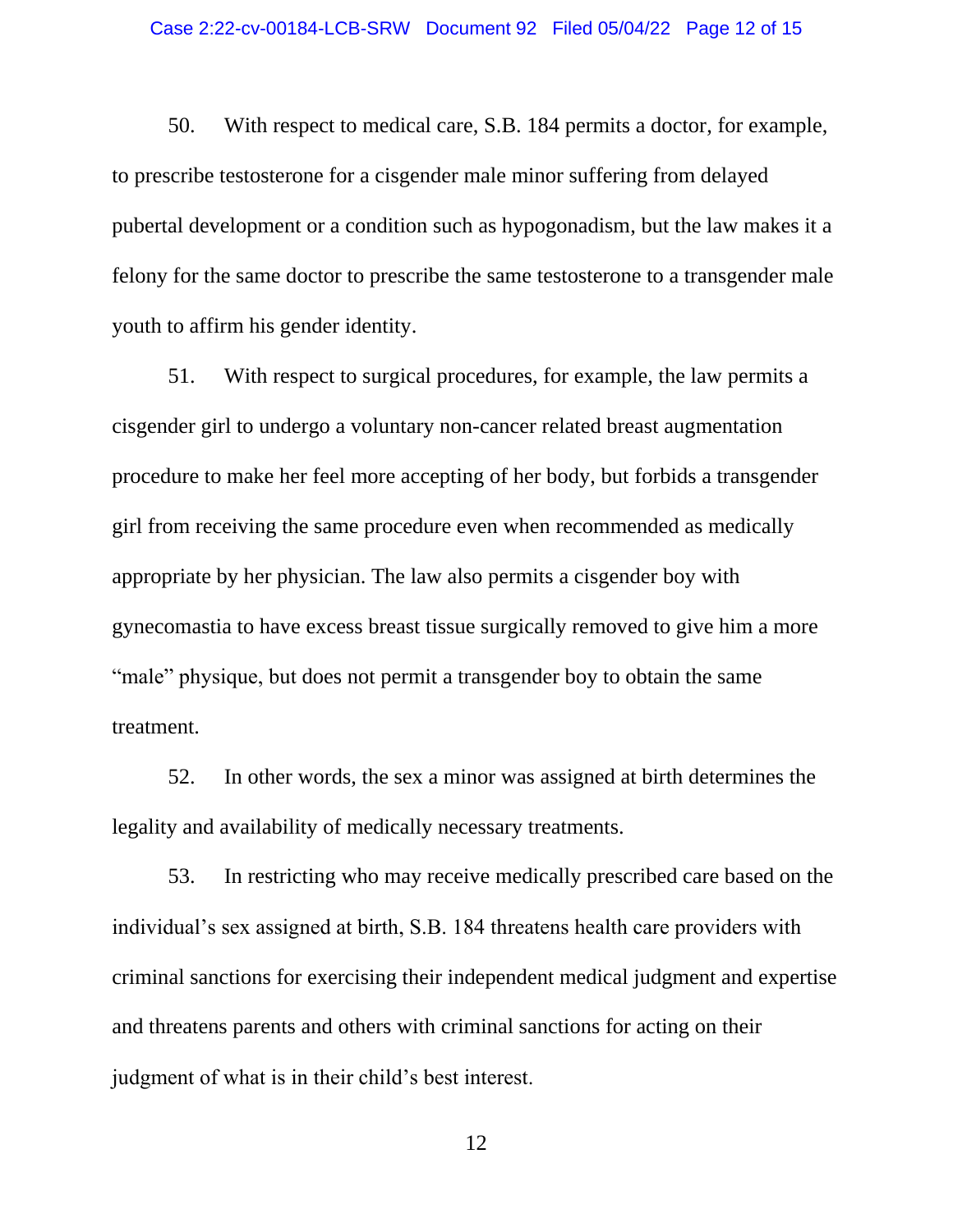54. Further, the law prevents transgender minors from accessing genderaffirming care that is widely recognized within the medical community as the only effective treatment for some individuals diagnosed with gender dysphoria. S.B. 184 prevents healthcare providers from considering the recognized standard of care for gender dysphoria and from providing medically necessary gender-affirming care for improving the physical and mental health of their patients.

### **CAUSE OF ACTION**

## **COUNT ONE Violation of Equal Protection U.S. Constitution, Amendment XIV Plaintiff-Intervenor United States against All Defendants**

55. The United States re-alleges and re-pleads all the allegations of the preceding and subsequent paragraphs of this Complaint and incorporates them herein by reference.

56. The Equal Protection Clause of the Fourteenth Amendment to the U.S. Constitution prohibits state and local governments from denying to any person within their jurisdiction the equal protection of the laws.

57. Section 4 of S.B. 184 discriminates both on the basis of sex and on the basis of transgender status, each in violation of the Equal Protection Clause.

58. Under the Equal Protection Clause, government classifications based on sex or on transgender status are subject to heightened scrutiny and are presumptively unconstitutional.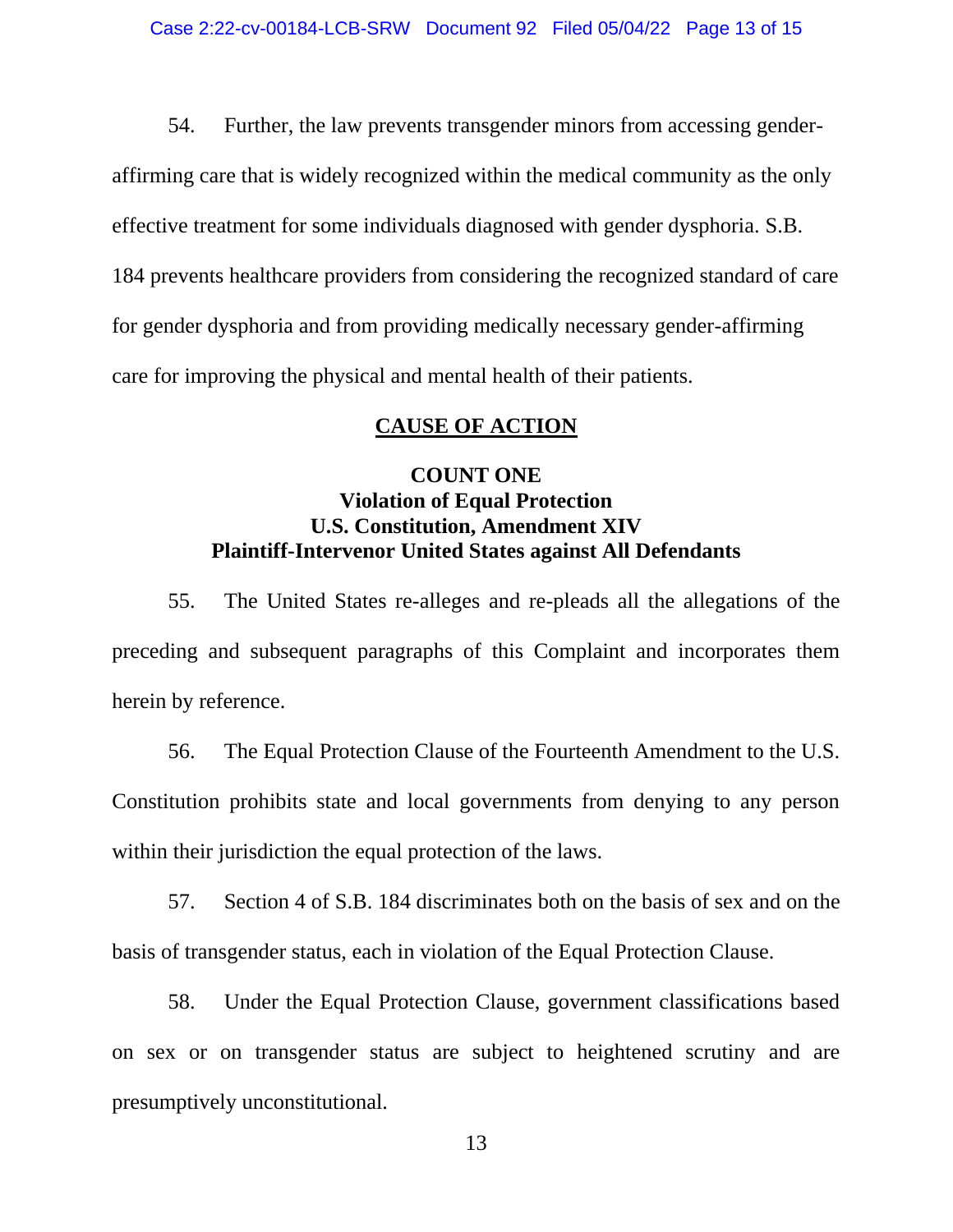59. Section 4 of S.B. 184 cannot survive heightened scrutiny because it is not substantially related to achieving Alabama's articulated important governmental interests.

60. In the alternative, Section 4 of the statute could not survive any level of scrutiny because it is not rationally related to a legitimate government interest.

61. The above conduct of Defendants has been taken under color of state and local law.

# **PRAYER FOR RELIEF**

WHEREFORE, the United States respectfully requests that this Court:

- a. Enter a judgment declaring that Section 4 of S.B. 184 violates the Equal Protection Clause of the Fourteenth Amendment to the United States Constitution;
- b. Temporarily restrain, and issue a preliminary and permanent injunction restraining, Defendants from enforcing Section 4 of S.B. 184; and
- c. Grant such additional relief as the needs of justice may require.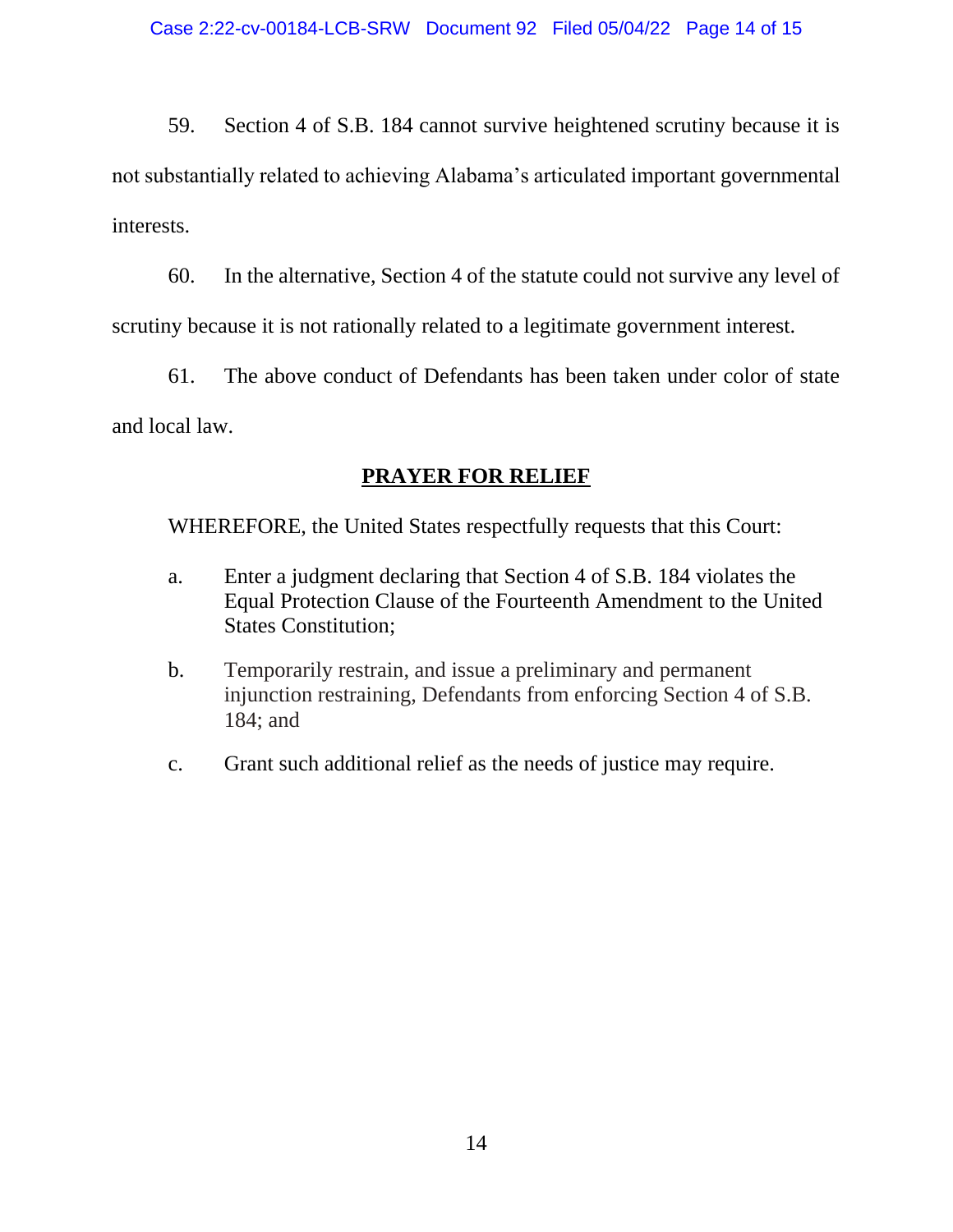SANDRA J. STEWART KRISTEN CLARKE United States Attorney Assistant Attorney General Middle District of Alabama Civil Rights Division

Northern District of Alabama Civil Rights Division

LANE H. WOODKE CHRISTINE STONEMAN Northern District of Alabama Compliance Section

U.S. Attorney's Office Compliance Section Northern District of Alabama 1801 Fourth Avenue North *s/Alyssa C. Lareau* 

Assistant United States Attorney Civil Rights Division Middle District of Alabama Section Montgomery, Alabama 36101-0197 Washington, DC 20530 Tel.: (334) 223-7280 Tel.: (202) 305-2994 Stephen.Wadsworth@usdoj.gov Alyssa.Lareau@usdoj.gov

Dated: May 4, 2022 Respectfully submitted,

PRIM F. ESCALONA JOHN POWERS (DC Bar No. 1024831) United States Attorney Counsel to the Assistant Attorney General

Chief, Civil Division Chief, Federal Coordination and

JASON R. CHEEK COTY MONTAG (DC Bar No. 498357) Deputy Chief, Civil Division Deputy Chief, Federal Coordination and

Birmingham, Alabama 35203 ALYSSA C. LAREAU (DC Bar No. 494881) Tel.: (205) 244-2104 RENEE WILLIAMS (CA Bar No. 284855) Jason.Cheek@usdoj.gov KAITLIN TOYAMA (CA Bar No. 318993) Trial Attorneys STEPHEN D. WADSWORTH United States Department of Justice U.S. Attorney's Office Federal Coordination and Compliance Post Office Box 197 950 Pennsylvania Avenue NW - 4CON Renee.Williams3@usdoj.gov Kaitlin.Toyama@usdoj.gov

> *Attorneys for Plaintiff-Intervenor United States of America*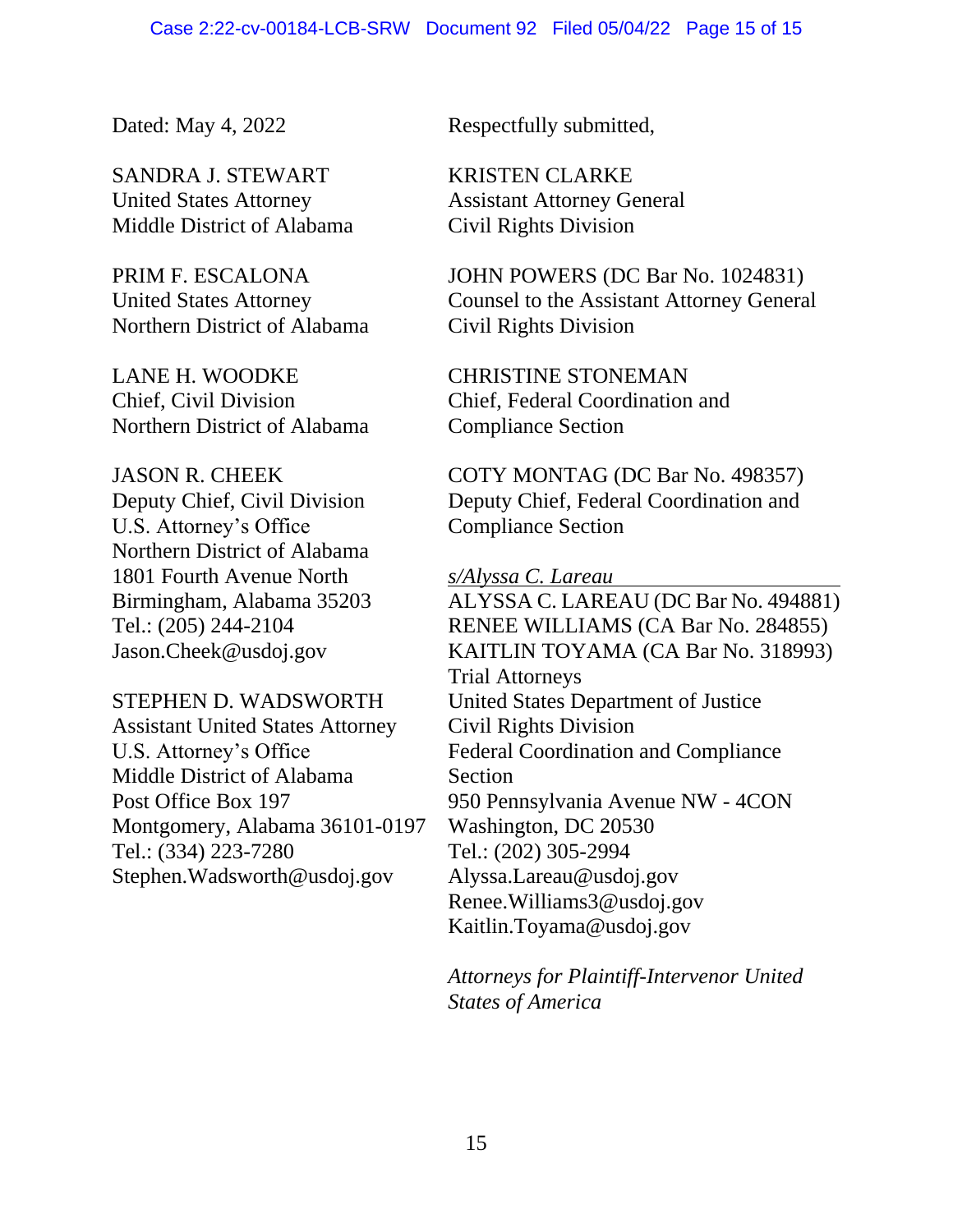Case 2:22-cv-00184-LCB-SRW Document 92-1 Filed 05/04/22 Page 1 of 2

# IN THE UNITED STATES DISTRICT COURT **FOR THE MIDDLE DISTRICT OF ALABAMA NORTHERN DIVISION**

**PAUL** REV. **EKNES-TUCKER:** A. BRIANNA BOE, individually and on behalf of her minor son, MICHAEL BOE; JAMES ZOE, individually and on behalf of his minor son, ZACHARY ZOE; MEGAN POE, individually and on behalf of her minor daughter, ALLISON POE; KATHY NOE, individually and on behalf of her minor son, CHRISTOPHER NOE; JANE MOE, Ph.D.; and RACHEL KOE, M.D.

Plaintiffs,

and

#### UNITED STATES OF AMERICA,

Plaintiff-Intervenor,

v.

STATE OF ALABAMA; KAY IVEY, in her official capacity as Governor of the State of Alabama; STEVE MARSHALL, in his official capacity as Attorney General of the State of Alabama; DARYL D. BAILEY, in his official capacity as District Attorney for Montgomery County; C. WILSON BAYLOCK, in his official capacity as District Attorney for Cullman County; JESSICA VENTIERE, in her official capacity as District Attorney for Lee County; TOM ANDERSON, in his official capacity as District Attorney for the 12th Judicial Circuit; and DANNY CARR,

Case No. 2:22-cv-184-LCB-**SRW** 

Judge Liles C. Burke